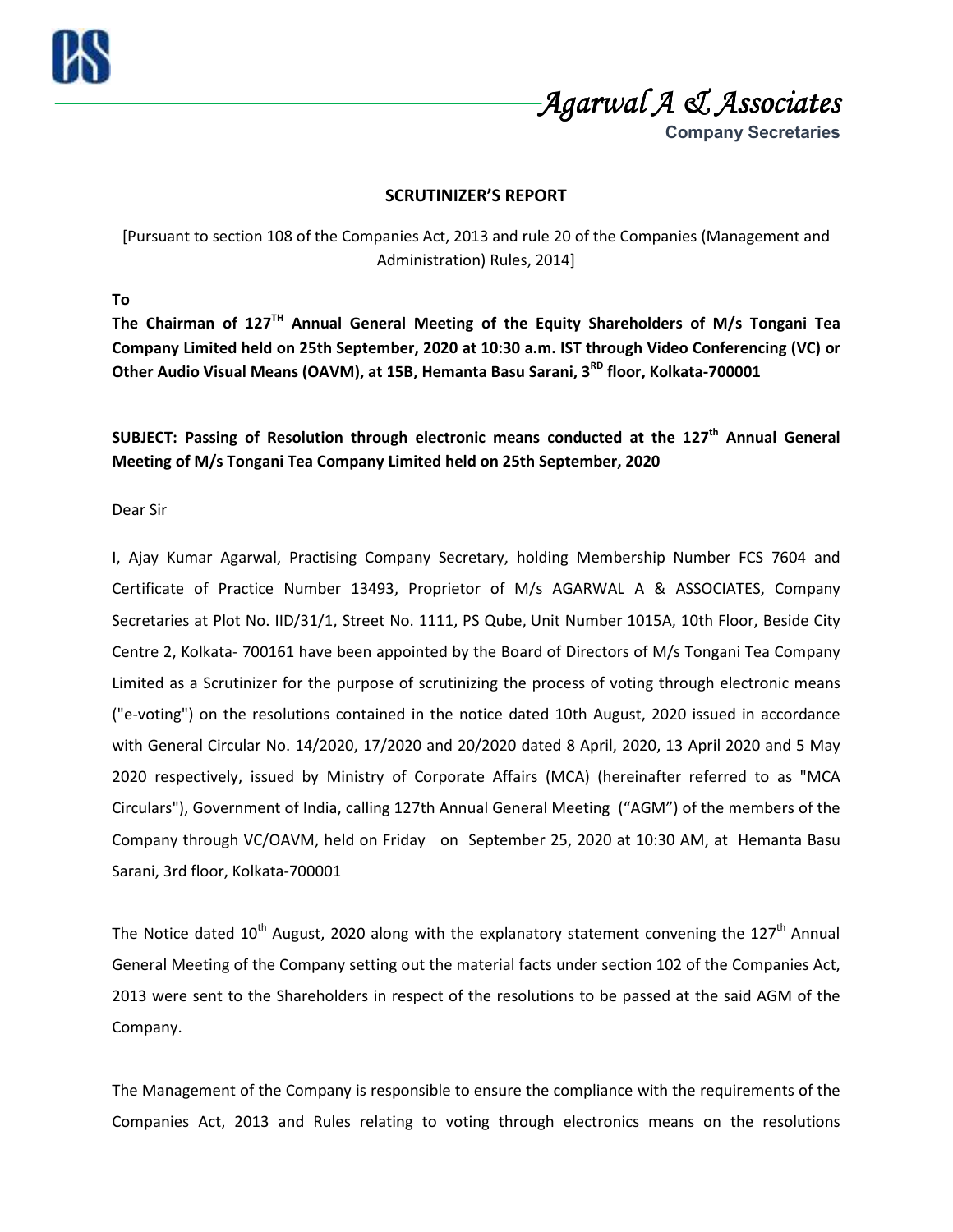contained in the Notice of the Annual General Meeting (AGM) of the members of the Company. My responsibility as a scrutinizer for the remote e-voting process is restricted to make Scrutinizer's Report of the votes cast "in favour" or "against" the resolution and "invalid" and "abstained" votes, based on the reports generated from the E-voting system provided by the Central Depository Services (India) Limited (CDSL), the authorized agency to provide E-voting facilities, engaged by the Company to provide remote e-voting facilities.

Further to the above, I submit my report as under:

- I. The remote e-voting period remained open from Tuesday, 22nd September, 2020 (09:00 AM) to Thursday,  $24<sup>th</sup>$  September, 2020 (05:00 PM).
- II. The members of the Company as on the "cut off" date i.e.  $18<sup>th</sup>$  September, 2020 were entitled to e-vote on the resolutions (item no. 1 &2 as set out in the notice of the AGM of the Company).
- III. The Ballot Forms facility was not provided at the AGM on Wednesday 25th September, 2020 to the members because the AGM of the company was conducted through VC/OAVM.
- IV. On completion of voting at the meeting CDSL provided us with the list of shareholders who attended the meeting, with their holding details of vote cast on the Resolutions.
- V. The votes cast were unblocked on  $25<sup>th</sup>$  September, 2020 at around 11:34 am in the presence of two witnesses, Mrs. Shweta Kedia and Ms. Shreya Kedia who are not in employment of the Company.
- VI. Thereafter, considering the votes casted thorough remote e-voting, the results of the voting is annexed. The details containing *inter alia,* list of Equity Share Holders, who voted "for" , "against" each of the resolutions that were put to vote, and whose votes became invalid or who abstained from voting, were generated from the e-voting website of Central Depository Services(India) Limited (CDSL) i.e. http://www.evotingindia.com and is based on such reports generated.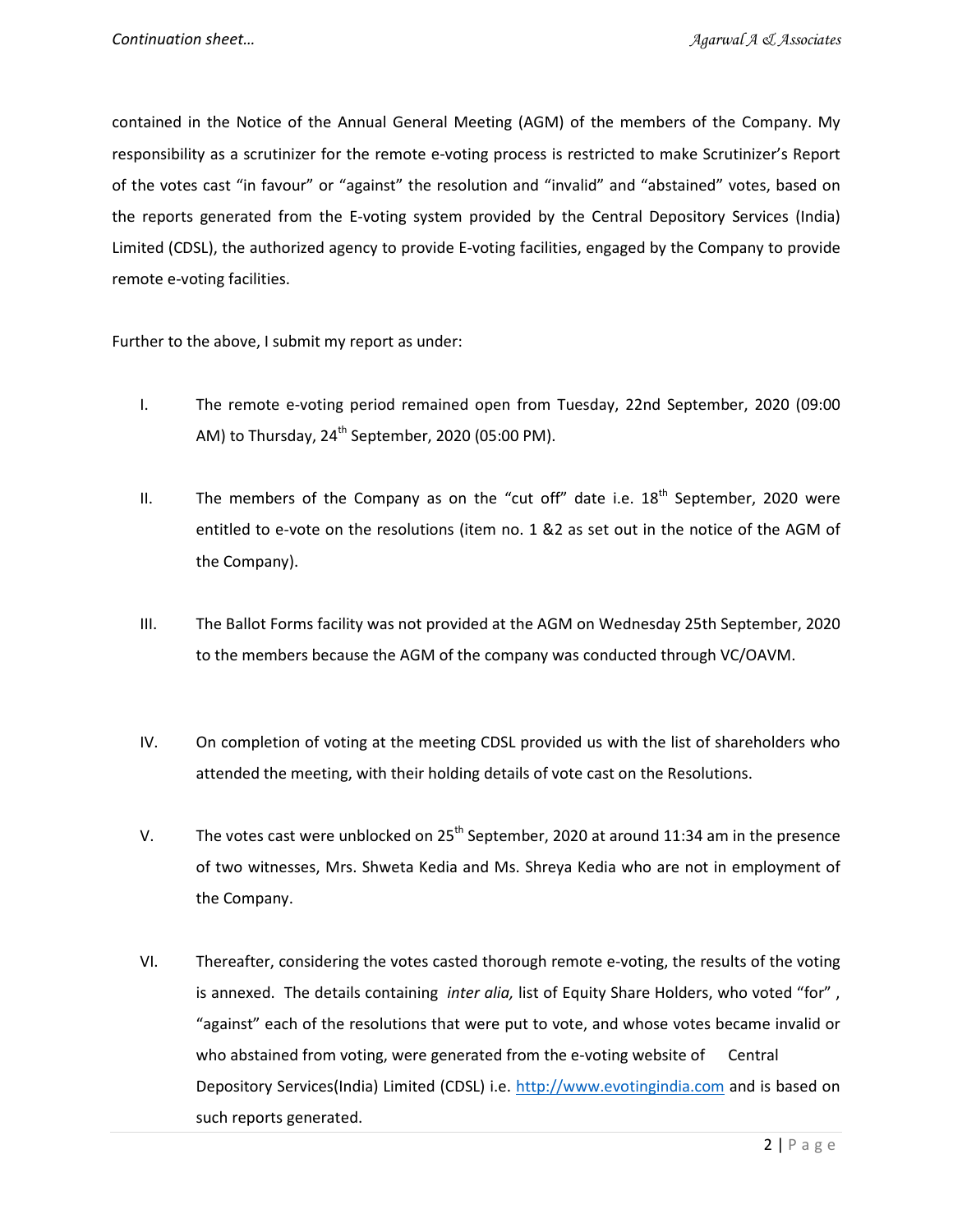- VII. Fourteen Members have cast their votes through remote e-voting and all such votes are valid.
- VIII. OUTCOME: All the resolutions stand passed unanimously under e-voting.
- IX. The relevant records relating to e-voting etc. at the AGM is handed over to the Company Secretary / Director authorized by the Board for safe keeping.
- X. Restriction on Use- This report has been issued at the request of the Company for (i) submission to Stock Exchanges, (ii) placing on website of the Company iii) CDSL. This report is not to be used for any other purpose or to be distributed by the Company to any other parties. Accordingly, I do not accept or assume any liability or any duty of care or for any other purpose or to any other party to whom it is shown or into whose hands it may come without my prior consent in writing .

Thanking you,

Place: Kolkata For **AGARWAL A & ASSOCIATES** Date:  $25<sup>th</sup>$  September, 2020 Company Secretaries

> **CS Ajay Kumar Agarwal**  Proprietor M No.: **F7604**; C.P No.**:13493**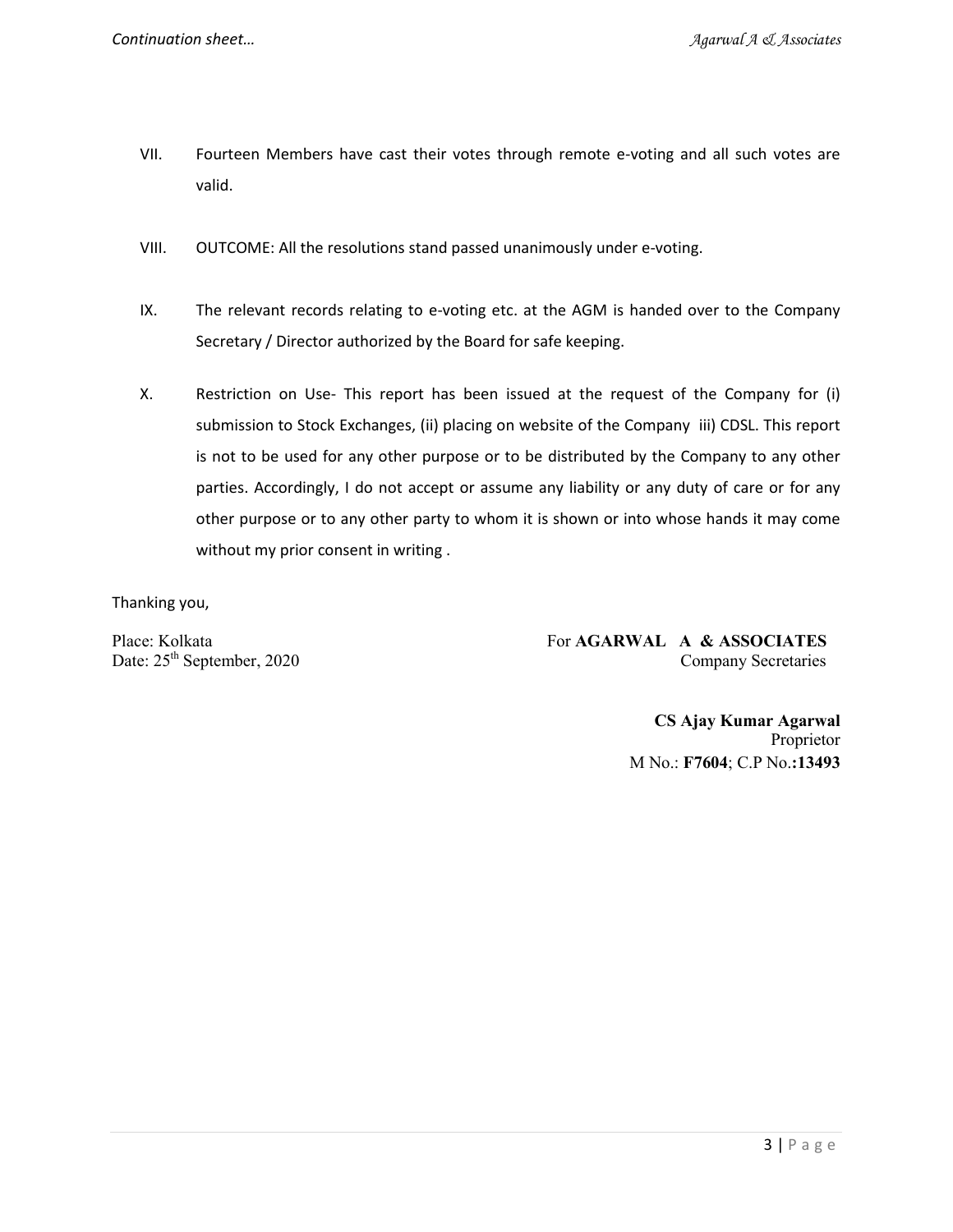| M/s Tongani Tea Company Limited                                               |                                                                                                                                                                                                                                                                      |            |                                                |                                         |                                |                           |                                               |                                       |                        |                                            |                                       |                           |
|-------------------------------------------------------------------------------|----------------------------------------------------------------------------------------------------------------------------------------------------------------------------------------------------------------------------------------------------------------------|------------|------------------------------------------------|-----------------------------------------|--------------------------------|---------------------------|-----------------------------------------------|---------------------------------------|------------------------|--------------------------------------------|---------------------------------------|---------------------------|
| (CIN: L01132WB1893PLC000742)<br>Date of AGM: 25 <sup>th</sup> September, 2020 |                                                                                                                                                                                                                                                                      |            |                                                |                                         |                                |                           |                                               |                                       |                        |                                            |                                       |                           |
|                                                                               |                                                                                                                                                                                                                                                                      |            |                                                |                                         |                                |                           |                                               |                                       |                        |                                            |                                       |                           |
|                                                                               | SUMMERY OF COMBINED SCRUTINIZER'S REPORT IN RESPECT OF E-VOTING FOR PASSING ORDINARY / SPECIAL RESOLUTIONS                                                                                                                                                           |            |                                                |                                         |                                |                           |                                               |                                       |                        |                                            |                                       |                           |
|                                                                               |                                                                                                                                                                                                                                                                      |            |                                                |                                         |                                | Assent/ in Favour of      |                                               | Dissent/Against                       |                        |                                            | Invalid                               |                           |
| Res<br>olut<br>ion<br>No.                                                     | Subject Matter of the<br><b>Resolution</b>                                                                                                                                                                                                                           | Mode       | <b>Total</b><br>No. of<br>Memb<br>ers<br>Voted | Total No.<br>of Shares<br><b>Voting</b> | No. of<br>Membe<br>rs<br>voted | No.<br>of<br><b>Votes</b> | % of<br>votes<br>in<br>favo<br>ur of<br>votes | No.<br>of<br>Mem<br>bers<br>vote<br>d | No.<br>of<br>Vot<br>es | %<br>of<br>votes<br>against<br>of<br>votes | No.<br>of<br>Mem<br>bers<br>vote<br>d | No.<br>of<br><b>Votes</b> |
|                                                                               | <b>ORDINARY BUSINESS</b>                                                                                                                                                                                                                                             |            |                                                |                                         |                                |                           |                                               |                                       |                        |                                            |                                       |                           |
| $\mathbf{1}$                                                                  | <b>ORDINARY</b><br><b>RESOLUTION: To</b><br>receive, consider<br>and adopt the<br><b>Audited Financial</b><br>Statements of the<br>Company for the<br>year ended 31st<br>March 2020<br>together with<br>Report of the Board<br>of Directors and<br>Auditors thereon. | Electronic | 14                                             | 173412                                  | 14                             | 173412                    | 100                                           | $\sim$                                |                        | ۵.                                         | $\overline{\phantom{a}}$              |                           |
|                                                                               |                                                                                                                                                                                                                                                                      | Physical   | $-$                                            |                                         |                                | $-$                       |                                               |                                       |                        | $-$                                        | $-$                                   |                           |
|                                                                               |                                                                                                                                                                                                                                                                      |            |                                                |                                         |                                |                           |                                               |                                       |                        |                                            |                                       |                           |
|                                                                               |                                                                                                                                                                                                                                                                      | Total      | 14                                             | 173412                                  | 14                             | 173412                    | 100                                           | $-$                                   | $- -$                  |                                            | $\overline{\phantom{a}}$              |                           |
| $\overline{2}$                                                                | <b>ORDINARY</b><br><b>RESOLUTION: To</b><br>appoint Mr. Manoj<br>Daga (DIN:<br>00123386), who<br>retire by rotation<br>and being eligible<br>offer herself for re-<br>appointment as a<br>Director.                                                                  | Electronic | 14                                             | 173412                                  | 14                             | 173412                    | 100                                           | ÷÷                                    | $-$                    | $\overline{a}$                             | $\mathbf{u}$                          | Щ,                        |
|                                                                               |                                                                                                                                                                                                                                                                      | Physical   | Ξ.                                             |                                         | $\overline{a}$                 | $\overline{a}$            |                                               | $-$                                   | $\sim$                 | $-$                                        | $\overline{\phantom{a}}$              | $\overline{a}$            |
|                                                                               |                                                                                                                                                                                                                                                                      |            |                                                |                                         |                                |                           |                                               |                                       |                        |                                            |                                       |                           |
|                                                                               |                                                                                                                                                                                                                                                                      | Total      | 14                                             | 173412                                  | 14                             | 173412                    | 100                                           | $\overline{\phantom{a}}$              | $-$                    | --                                         | $\overline{\phantom{a}}$              |                           |

Place: Kolkata<br>Date: 25<sup>th</sup> September, 2020

## For **AGARWAL A & ASSOCIATES**<br>Company Secretaries

 **CS Ajay Kumar Agarwal**  Proprietor M No.: **F7604**; C.P No.**:13493**